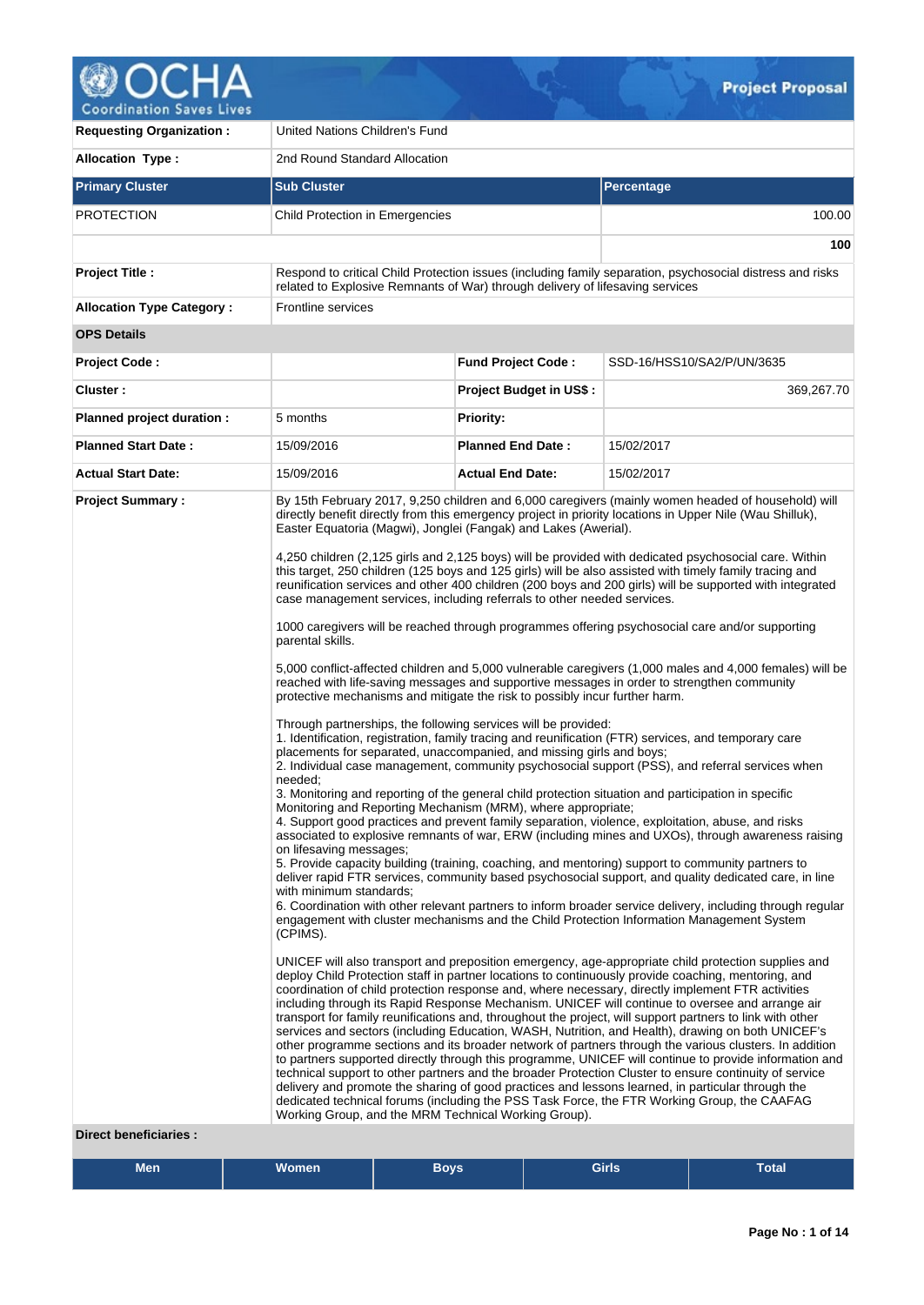| ,000                        | 5,000 | 1.625 | .625<br>15,250 |         |
|-----------------------------|-------|-------|----------------|---------|
|                             |       |       |                |         |
| <b>Other Beneficiaries:</b> |       |       |                |         |
| .                           | .     | .     |                | .<br>__ |

| Beneficiary name            | <b>Men</b> | <b>Women</b>      | <b>Bovs</b> | <b>Girls</b> | <b>Total</b> |
|-----------------------------|------------|-------------------|-------------|--------------|--------------|
| Internally Displaced People | 700        | 3.500             | 3.600       | 3,600        | 11.400       |
| People in Host Communities  | 300        | .500 <sup>1</sup> | .025        | .025         | 3,850        |

# **Indirect Beneficiaries :**

Families of unaccompanied and separated children will benefit through successful family tracing and reunification.

# **Catchment Population:**

Population in displacement sites in Wau Shilluk (Upper Nile), Awerial (Lakes), Magwi (Eastern Equatoria) and Fangak (Jonglei) **Link with allocation strategy :**

The project significantly contributes to the first HRP strategic objective "The safety and dignity of vulnerable individuals is improved through prevention programming and protection mainstreaming to address threats and vulnerabilities." An integrated package of prevention and response critical Child Protection services will be delivered to protect the life of boys and girls, promote their psychosocial wellbeing, and strengthen or re-establish community protective and support structures. This project will also support the Child Protection Sub Cluster to consolidate more durable community-based strategies, especially in psychosocial support and in cooperation with the Education sector. Synergies with other relevant sectors will take place through integrated awareness raising events (in collaboration with Health, WASH, Nutrition, etc.) and promoting the knowledge and application of child protection referral pathways, where more actors and service providers are operating.

# **Sub-Grants to Implementing Partners :**

| <b>Partner Name</b> | <b>Partner Type</b> | <b>Budget in US\$</b> |
|---------------------|---------------------|-----------------------|
| <b>WOCO</b>         | National NGO        | 45,000.00             |
| <b>CDOT</b>         | <b>National NGO</b> | 45,000.00             |
| <b>GSS</b>          | National NGO        | 100,000.00            |
| CAO                 | <b>National NGO</b> | 40,000.00             |
|                     |                     | 230,000.00            |

# **Other funding secured for the same project (to date) :**

| <b>Other Funding Source</b> | <b>Other Funding Amount</b> |
|-----------------------------|-----------------------------|
|                             |                             |

# **Organization focal point :**

| <b>Name</b>                      | <b>Title</b>                         | <b>Email</b>             | <b>Phone</b>   |  |  |  |  |  |
|----------------------------------|--------------------------------------|--------------------------|----------------|--|--|--|--|--|
| Vedasto Nsanzugwanko             | Chief of Child Protection            | vnsanzugwanko@unicef.org | +2110925330863 |  |  |  |  |  |
| Silvia Finaurini                 | Child Protection (PSS)<br>Specialist | sfinaurini@unicef.org    | +211922407140  |  |  |  |  |  |
| <b>BACKGROUND</b>                |                                      |                          |                |  |  |  |  |  |
| 1. Humanitarian context analysis |                                      |                          |                |  |  |  |  |  |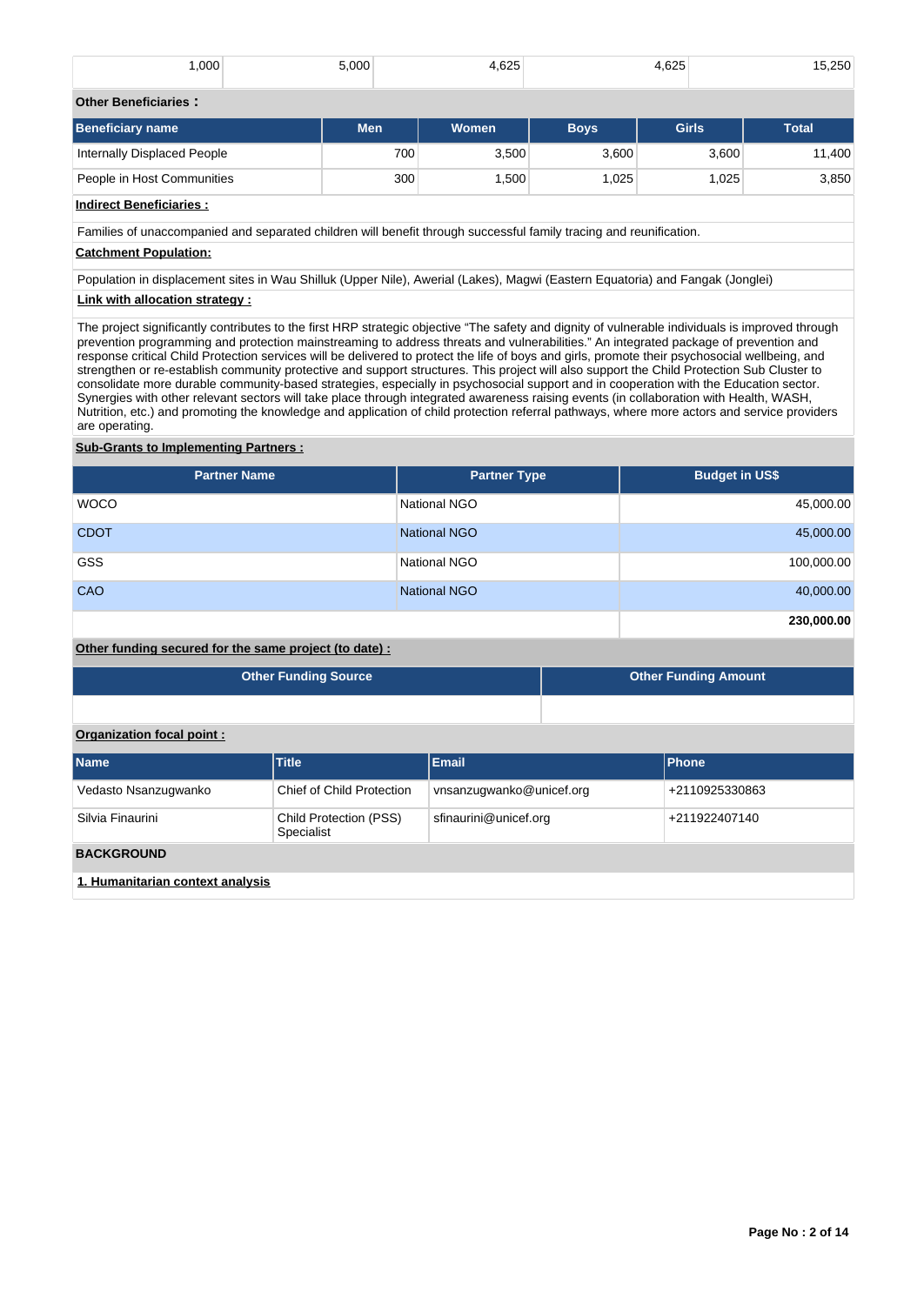As of August 2016, close to 1.7 million South Sudanese (with 53.4% estimated to be children) are believed to be internally displaced. Within the prevalent deterioration of the socio-politic stability, the economic situation, and the general safety, children and women-headed households are among the most vulnerable, as they often have limited access to livelihood assets, limited community protective networks, and are often targets of brutal violence (including killings, abductions, physical and sexual violence, forced recruitment, looting, robbery, and denial of access to basic services).

Children in particular continue to be deliberately targeted within the widespread conflict in South Sudan. The Monitoring and Reporting Mechanisms (MRM), reporting on the six grave child rights violations, documented in the first six months 393 incidents (301 verified; 92 unverified), affecting a total of 8,630 children (54% boys; 43% girls; 3% sex unknown). Most of the documented incidents were reported in the Greater Upper Nile region and in Western Bahr el Ghazal.

Being forced to flee their home, children and their mothers experience uncertainty and loss, and are at high risk of greater distress (including incurring in dysfunctional copying mechanisms ), due to the constant day-to-day struggle for survival and the persistent fear of an imminent threat to their safety. During the fighting and consequent displacement, boy and girl survivors face significant protection risks, determined by the loss, or weakening, of key protective and supportive structures (such as primary caregivers care). Displacement is in fact one of the main factors leading to family separation; unaccompanied and separated children are increasingly more exposed to abuses and violations (including forced recruitment, sexual violence, early marriage, and child labour, among others).

As of August 2016, over 40,000 South Sudanese children have been separated from their families across the region, including over 13,487 who have been registered as separated, unaccompanied, or missing within the country. Multiple displacements, grave child rights violations, and increasing food insecurity continue to separate children from their families. Each time fighting has resumed, children have had to flee without a moment's notice, often fleeing with relatives, neighbours, or even strangers. Separated girls are at particular risk of sexual violence including sexual exploitation, and boys are at higher risk of being forcibly recruited into armed groups and forces. Furthermore, renewed safety threats and the loss of family members, property, social networks and daily routine (such as attending school) jeopardise children's resilience and greatly increase the likelihood to experience prolonged psychosocial distress and more severe forms of mental disorders.

At the end of 2015, UNICEF estimated that over 876,000 children were affected by psychosocial distress; in the face of the worsening of the general situation for children, the number of children facing psychosocial distress is likely to be higher and increase further. The failure in meeting critical safety and basic needs also overstretches caregivers' coping skills, which ultimately affects the capacity of adults (both parents and community members) to protect and take care for their children.

## **2. Needs assessment**

In the second half of 2016, the situation of boys and girls in South Sudan remains critical and in need of urgent action. The general level of increased insecurity and the spikes of violence and incidents across the country worsened further the already dire living conditions of the conflict-affected children and their caregivers. Over the last months, multiple agencies' reports and inter-agency assessments documented a worrisome deterioration of conditions of child population living in areas directly affected by renewed conflict (such as Magwi in Eastern Equatoria State) or displacement stemmed by violence, fighting, and fear of imminent attack (such as Awerial County in Lakes, Fangak in Jonglei and Wau Shilluk in Upper Nile).

While reports highlight specific threats, child rights violations, and concerns in each targeted area, some common scenarios, including the impact of war on children, can be recognised as cross-cutting issues to be urgently tackled within the comprehensive child protection response.

The continued tensions, eruption of new conflicts, and widespread insecurity are cause of multiple displacements, affecting mostly children and women, among the most vulnerable groups. The displaced population is reluctant to return to their home-place, due to the persistent feeling of unsafety and fear of further attacks. This causes the population to stay scattered and for traditional community structures to remain disrupted. Due to displacement, children and their families are forced to survive in the bush and to cope with prolonged deprivation of basic needs (including health care, shelter, food, etc.) and increasing emotional distress. Moreover, as displacement occurs, more cases of unaccompanied, separated, and missing children are identified; without a timely intervention, these boys and girls are exposed to higher protection threats and safety risks.

The current FTR caseload is composed of 13,487 children, of whom 60% are separated children, 25% unaccompanied, and 15% missing. 8,916 are still active cases in need of urgent intervention. Family Tracing and Reunification (FTR) services are considered of primary importance, along with the creation of safe spaces (not only in the form of stand-alone centres, but also as community-based spaces and mobile services) to offer boys, girls, and caregivers the opportunity to receive psychosocial support, recover from the negative experiences, re-establish positive supportive networks, and regain trust and self-confidence.

While timely assistance is required to the child population heavily affected by the conflict, prevention is also considered a complementary action, in order to keep boys and girls safe, adequately care for, and mitigate risks of further harm. Mine Risk Education (MRE) will be integrated into other sectors and community groups will be trained in order to raise awareness on the danger of landmines and ERW, particularly in areas affected by old and more recent conflict. The awareness raising conducted so far with target communities has demonstrated increased knowledge and adoptions of safe behaviours, mitigating the risk of harm and unintended

injuries related to ERW and landmines, affecting in most cases boys and girls. MRE messages will be passed through leaflets and banners with explanations of the terminologies with local languages pertaining ERW and Landmines and their difference to the local people. Adolescents and youth will be also engaged as active promoters for behavioral change within their communities.

## **3. Description Of Beneficiaries**

This project will mainly focus on conflict-affected girls, boys and vulnerable caregivers (mainly women-headed households) in IDP and host communities. 4 National NGOs are their staff/volunteers will be also mentored and trained throughout the implementation period.

# **4. Grant Request Justification**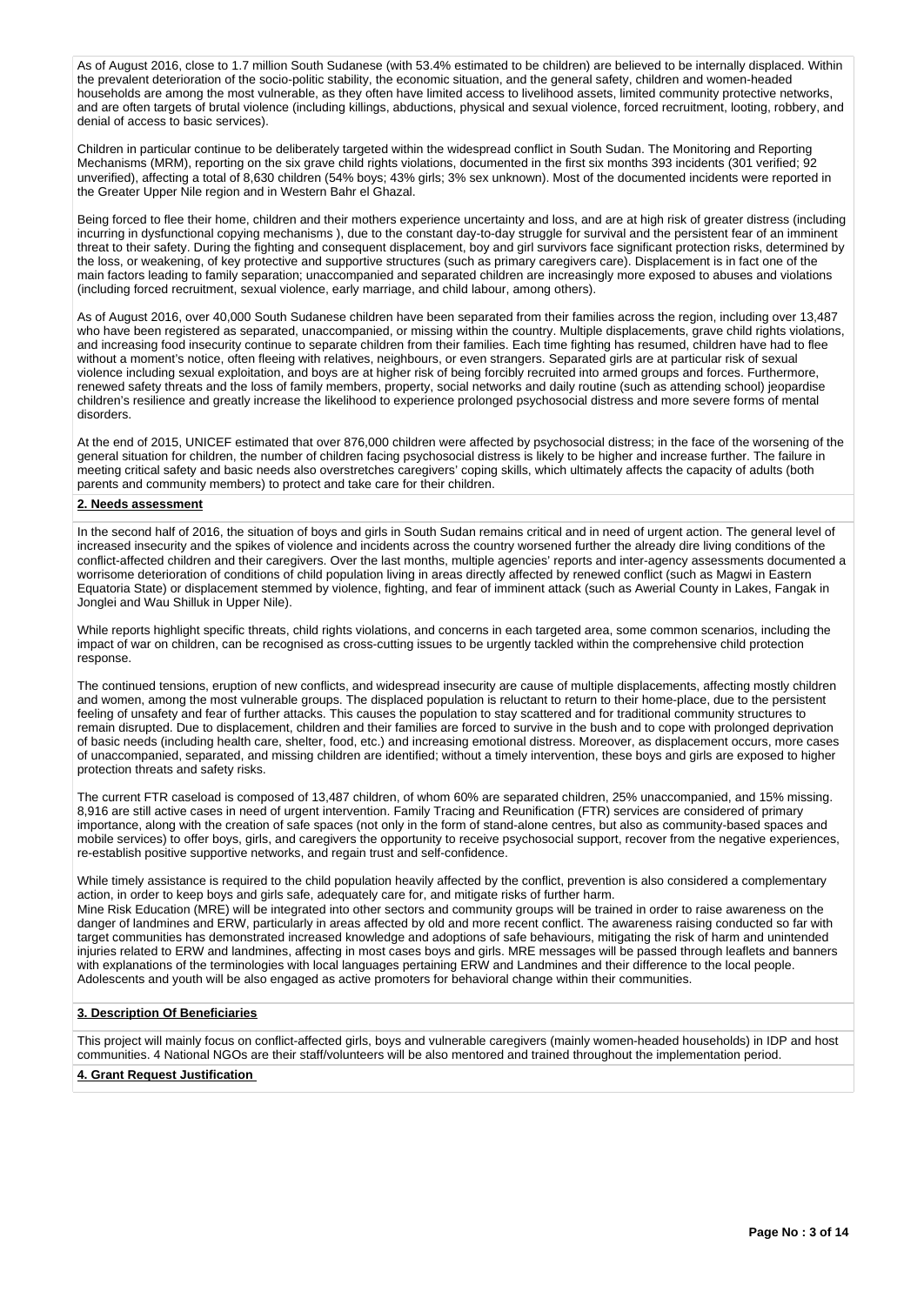This grant is requested in order to scale up the current CP response in Mangwi (Eastern Equatoria), Wau Shilluk (Upper Nile), Awerial (Lakes), Fangak (Jonglei) and Wau (Western Bahr el Gazal), in line with the inter-cluster agreement of identified priority locations. UNICEF will sub-grant part of the CHF funding to 4 national NGOs and will ensure that delivered services are in line with international quality standards and according to the humanitarian principles of do no harm, inclusion, child participation, and accountability to the affected population. Through continued capacity building, mentorship, regular monitoring visits, on-the-job training of partners, UNICEF will support and closely collaborate with the identified organisations, including providing direct implementation of services, based on specific needs.

None of the identified partners (WOCO, CAO, GSS, and CDOT) are part of the HRP, although their contribution is critical to the CP response due to their exclusive presence in priority locations (respectively, Wau Shilluk, Fangak, Awerial, and Magwi). Furthermore, the contribution of UNICEF to all partners remains critical to carry out key programmatic components, including facilitating reunification of unaccompanied and separated children and providing psychosocial support and other recreational activities (through provision of supplies).

UNICEF continues to play a crucial technical leadership role for psychosocial interventions and family tracing and reunification services. In PSS, significant improvements have been achieved with the transition towards a community-based approach (which has reached over 60% of the overall PSS provision, of which 80% is delivered by UNICEF and partners) and a more systematic integration of CP and PSS in schools (such as the recent emergency response in Wau and Juba).

In FTR, the reunification rate climbed up to 42.5%. The significant progress accomplished in FTR is due in large part to increased emphasis on FTR case management processes, supporting organisations to initiate and use offline case management tracking tools in addition to RapidFTR, increased onsite technical support, and improved inter-agency and inter-state tracing referrals and networking. Over 20 agencies, fifteen of which are directly supported by UNICEF, are registering new children each week, including children recently separated as well as children and families who may not have had access to FTR services previously. Within the continued efforts to ensure that partners are supported and services delivered with quality, UNICEF recently deployed a consultant for one and an half month in Nyal (Unity). During that period, the number of FTR follow-ups jumped from 43 in mid-May to 367 by mid-July, and the number of reunifications doubled with 37 reunifications recorded in May and 81 documented in July. The UNICEF consultant and the UNIDO team also developed and piloted some quality and accountability cards with approximately 30 families.

Since the beginning of 2016, UNICEF and its partners reached over 160,000 boys, girls, women and men with sensitization on child protection relevant topics and life-saving messages, including over 70,000 on ERW related risks, of which 80% were children. This programme will allow scaling up the awareness raising action and other prevention activities, producing, as a main impact, an increase of safe behaviors, reinforcement of positive copying skills and, ultimately, the consolidation of a protective and supportive living environment for children.

# **5. Complementarity**

UNICEF is actively supporting FTR national coordination through regular technical support to the lead agency, FTR networking among active FTR agencies, and supporting several family reunifications. UNICEF currently funds over 11 FTR and PSS partners (approximately 80% of all FTR implementation) and currently extends technical guidance and support to all agencies providing FTR and community-based PSS services. Additionally, this project will complement the work already being implemented by the CP Sub Cluster in the response to and prevention of critical CP concerns and will supplement the technical support, quality assurance, and monitoring efforts provided by the CPSC.

# **LOGICAL FRAMEWORK**

#### **Overall project objective**

Conflict-affected boys and girls and their caregivers are supported and empowered through critical child protection services, including rapid family tracing and reunification, dedicated psychosocial care, and prevention against injures, abuses and violations.

## **PROTECTION**

| <b>Cluster objectives</b>                                                                           | <b>Strategic Response Plan (SRP) objectives</b>                                                                   | <b>Percentage of activities</b> |
|-----------------------------------------------------------------------------------------------------|-------------------------------------------------------------------------------------------------------------------|---------------------------------|
| CO2: Quality protection response services<br>are available and can be accessed safely<br>and freely | HRP 2016 SO1: Save lives and alleviate<br>suffering through safe access to services and<br>resources with dignity | 100                             |

**Contribution to Cluster/Sector Objectives :** FTR services are considered a lifesaving intervention, necessary to promote the highest level of care and protection for children by placing them back in the care of their immediate families. This project aims to ensure that this service is available by equipping national organisations with the knowledge, skills and resources to implement appropriate FTR activities (and where this is not possible, directly implementing). It also seeks to progressively improve the quality of these services, building on the lessons learned in 2015. This includes providing technical support to implement the recommendations of the quality assessments undertaken by UNICEF and partners and rolling out the quality framework through the sub-cluster's situation and response monitoring initiative. Overall, this project will contribute towards increased protection and psychosocial wellbeing of boys and girls affected by and/or at high risk of protection concerns. Through timely dedicated assistance and the creation of more supportive and protective environment (also through prevention activity and life-saving messages), children and caregivers increase their resilience and capacity to cope with adversity.

#### **Outcome 1**

Conflict-affected children, children at risk or affected by protection concerns, including all identified unaccompanied and separated girls and boys, are provided with quality support to ensure safety and appropriate care including psychosocial support, locate their families, and be reunified with their primary permanent caregivers and referred to other needed services

# **Output 1.1**

## **Description**

Registration and family tracing undertaken (including through partners) in targeted communities for 250 unaccompanied and separated girls and boys

#### **Assumptions & Risks**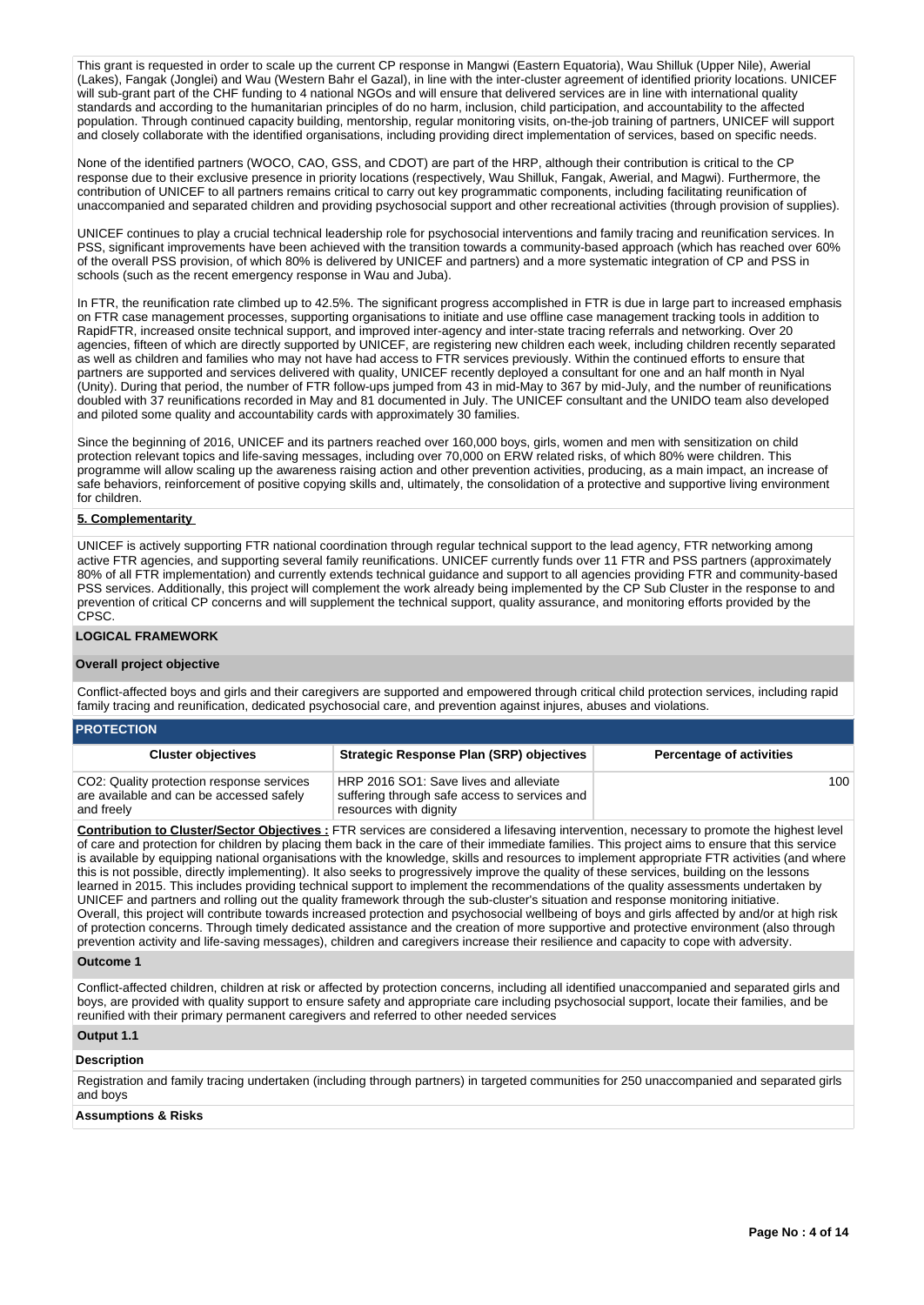Assumptions include: availability of safe air travel options for timely family reunification; accessibility of locations for family reunification; local partners are able to operate safely and effectively in remote locations, taking into account security situation and capacity of organisation; organisations cooperate in an efficient manner for successful family tracing and verification; timely procurement and distribution of supplies; and approval of local authorities for transferring children from one location to another for family reunification purposes.

Risks: Fluctuating security situation and instability; challenging operational environment, particularly during rainy season; limited organisational capacity in terms of human and operational capacity in remote locations; government and other local authorities may not approve various aspects of conducting family tracing and reunification, particularly moving children from one location to another (e.g., moving children from government-controlled areas to opposition areas, which is where the parents are); limited community support for transferring children in extremely vulnerable situations (e.g., children in contact or conflict with the law, children experiencing abuse, etc).

To mitigate these risks, UNICEF plans to offer significant onsite, on-the-job training to promote increased capacity, and is actively improving government and local authority relations and communication systems to ease national reunifications across state and county lines. Additionally, through UNICEF-supported community-based PSS initiatives, more parents, teachers, faith-based leaders, and other community groups are taking greater interest and playing a more active role in promoting the safety and care of children in particularly vulnerable situations.

# **Activities**

# **Activity 1.1.1**

Identify, register and conduct family tracing and reunification services for new unaccompanied, separated and missing children

## **Activity 1.1.2**

Deploy Child Protection staff in the emergency locations for continuous coaching, mentoring and coordination of FTR and the broader child protection response; or directly implement FTR services where necessary.

## **Activity 1.1.3**

Continue tracing of unaccompanied, separated and missing girls and boys; where necessary, ensure temporary care placements and other emergency support (FTR services).

## **Activity 1.1.4**

Oversee and arrange reunification, including booking and coordinating flights with UNHAS

# **Indicators**

|                    |                                              |                                                                                                                     | <b>End cycle beneficiaries</b> |       |             |       | End<br>cycle  |
|--------------------|----------------------------------------------|---------------------------------------------------------------------------------------------------------------------|--------------------------------|-------|-------------|-------|---------------|
| Code               | <b>Cluster</b>                               | <b>Indicator</b>                                                                                                    | <b>Men</b>                     | Women | <b>Boys</b> | Girls | <b>Target</b> |
| Indicator 1.1.1    | <b>PROTECTION</b>                            | Frontline services # of UASC and missing children<br>registered                                                     |                                |       | 125         | 125   | 250           |
|                    | <b>Means of Verification: National CPIMS</b> |                                                                                                                     |                                |       |             |       |               |
| Indicator 1.1.2    | <b>PROTECTION</b>                            | Frontline services # of UASC cases who receive<br>follow-up visits                                                  |                                |       | 125         | 125   | 250           |
|                    | <b>Means of Verification: CPIMS database</b> |                                                                                                                     |                                |       |             |       |               |
| Indicator 1.1.3    | <b>PROTECTION</b>                            | Frontline services # of UASC and missing children<br>for whom active family-tracing is initiated                    |                                |       | 125         | 125   | 250           |
|                    | <b>Means of Verification: CPIMS database</b> |                                                                                                                     |                                |       |             |       |               |
| Indicator 1.1.4    | <b>PROTECTION</b>                            | Frontline services # of UASC reunited with their<br>parents or primary caregivers, or placed in<br>alternative care |                                |       | 125         | 125   | 250           |
|                    | <b>Means of Verification: CPIMS database</b> |                                                                                                                     |                                |       |             |       |               |
| Output 1.2         |                                              |                                                                                                                     |                                |       |             |       |               |
| <b>Docorintion</b> |                                              |                                                                                                                     |                                |       |             |       |               |

#### **Description**

Provision (including through partners) of dedicated quality psychosocial care to 4,250 displaced boys and girls, including 400 children supported with integrated case management services and/or referrals based on the needs and available services. 1,000 caregivers (mainly women-headed of households) are also provided with psychosocial support and/or with parental supportive programmes. 10,000 community members, including 5,000 caregivers (1,000 males and 4,000 females) and 5,000 children (2,500 boys and 2,500 girls) well be reached with supportive and prevention messages.

**Assumptions & Risks**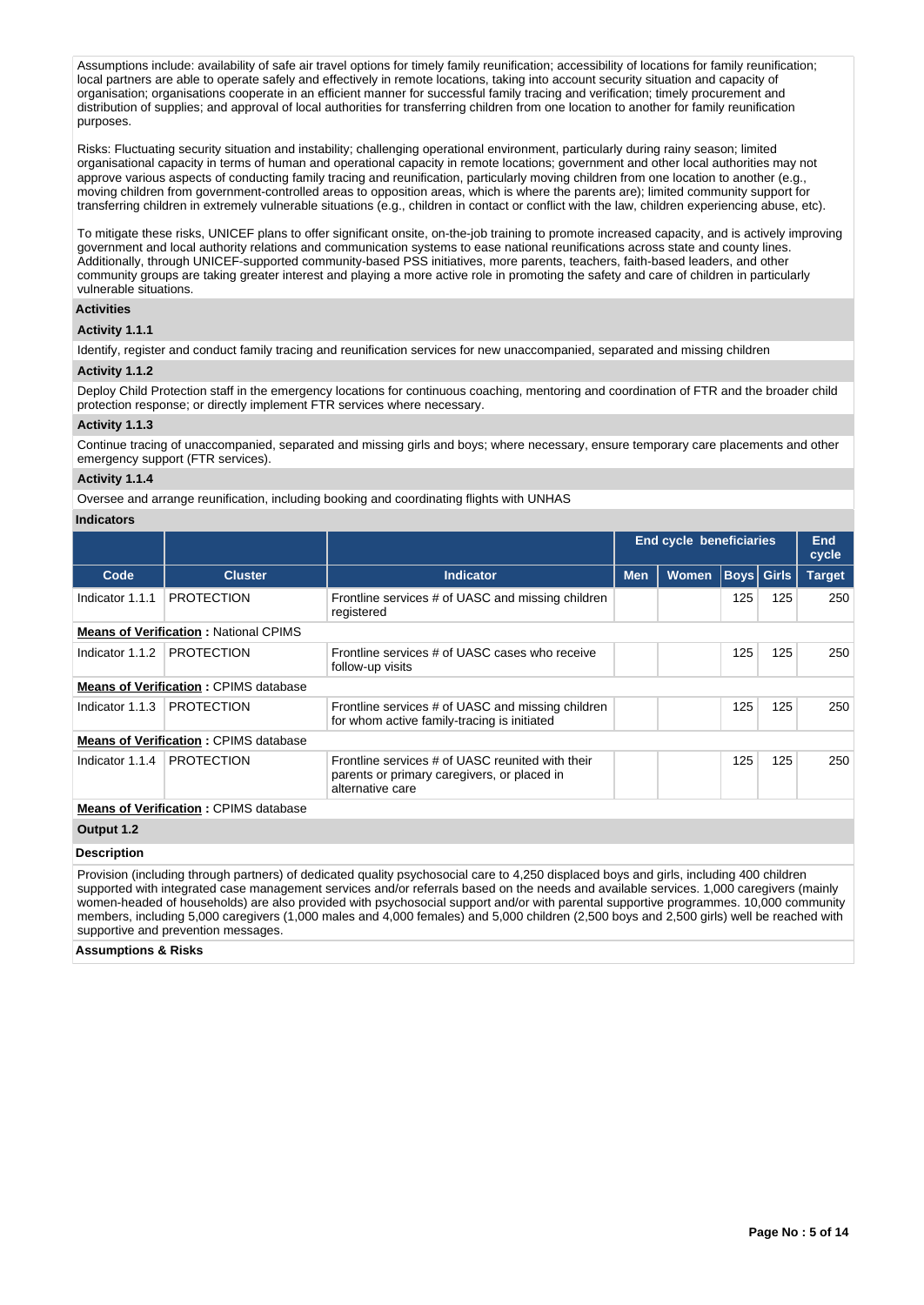Assumption: Suitable, non-distressed community actors are available and willing to be trained to provide ongoing support

Risks: Fluctuating security situation and instability; challenging operational environment, particularly during rainy season; limited organisational capacity in terms of human and operational capacity in remote locations and in transitioning from centre-based PSS to more organic community-based PSS; unfavourable community interest and perceptions of child protection and care

To mitigate these risks, UNICEF plans to continue offering essential onsite and remote technical support to increase organisations' and communities' capacity. A new PSS curriculum, developed by UNICEF and consultants for the South Sudanese context, has been finalised and rolled out in 2015, which promotes utilisation of local knowledge, materials, and community groups in playing a more hands-on role in promoting the safety and care of children. UNICEF, as lead of the PSS Task Force, will continue to promote the utilisation of this curriculum and community-based strategy among members of the PSS Task Force and direct partners.

At the beginning of June 2016 the Ministry of General Education and Instruction officially launched the Life Skills and Peacebuilding Education Materials which include the Mine Risk Education Teachers Guide, project accomplished in partnership with UNICEF. The aim of the guide on School based is to reduce causalities associated with landmines and explosive remnants of war with a focus on school children where activities seek to achieve the aim of causality reduction through a comprehensive, well-integrated and multi-faceted educational approach, through the formal inclusion of mine risk education as a part of the curriculum educating them on the dangers of landmines.

# **Activities**

## **Activity 1.2.1**

Continue to provide dedicated psychosocial support to children and caregivers, while strengthening supportive community networks (data is disaggregated by, location, sex and age)

# **Activity 1.2.2**

Provide integrated case management services to conflict-affected boys and girls and children at risk or affected by child protection issues.

### **Activity 1.2.3**

Provide capacity building (training, coaching and mentoring) support to community partners to deliver community based psychosocial support and quality dedicated care, in line with minimum standards

## **Activity 1.2.4**

Support good practices and prevent family separation, violence, exploitation, abuse and risks associated to mines, UXOs and remnants of war, through awareness raising on life saving messages.

#### **Indicators**

|                                                                                                                                                                     |                   |                                                                                                                                   | End cycle beneficiaries |              |                   | End<br>cycle |               |
|---------------------------------------------------------------------------------------------------------------------------------------------------------------------|-------------------|-----------------------------------------------------------------------------------------------------------------------------------|-------------------------|--------------|-------------------|--------------|---------------|
| Code                                                                                                                                                                | <b>Cluster</b>    | <b>Indicator</b>                                                                                                                  | <b>Men</b>              | <b>Women</b> | <b>Boys</b> Girls |              | <b>Target</b> |
| Indicator 1.2.1                                                                                                                                                     | <b>PROTECTION</b> | Frontline services # of children reached with<br>community-based PSS                                                              |                         |              | 2,12<br>5         | 2,12<br>5    | 4,250         |
|                                                                                                                                                                     |                   | <b>Means of Verification</b> : 5Ws database, biweekly and monthly reports from partners                                           |                         |              |                   |              |               |
| Indicator 1.2.2                                                                                                                                                     | <b>PROTECTION</b> | Frontline services # of children reached with<br>integrated case management services                                              |                         |              |                   |              | 400           |
|                                                                                                                                                                     |                   | <b>Means of Verification</b> : 5Ws database, biweekly and monthly reports from partners                                           |                         |              |                   |              |               |
| Indicator 1.2.3                                                                                                                                                     | <b>PROTECTION</b> | frontline services: # of caregivers reached through<br>programmes offering psychosocial care and/or<br>supporting parental skills |                         |              |                   |              | 1,000         |
|                                                                                                                                                                     |                   | <b>Means of Verification:</b> 5Ws database, biweekly and monthly reports from partners.                                           |                         |              |                   |              |               |
| Indicator 1.2.4                                                                                                                                                     | <b>PROTECTION</b> | Frontline services # of boys, girls, women and<br>men reached with life-saving and supportive<br>messages.                        |                         |              |                   |              | 10,000        |
| <b>Means of Verification:</b> 5Ws database, biweekly and monthly reports from partners.                                                                             |                   |                                                                                                                                   |                         |              |                   |              |               |
| Additional Targets: 4 National NGOs are their staff/volunteers will be also mentored and trained throughout the implementation period, for<br>a total of 50 people. |                   |                                                                                                                                   |                         |              |                   |              |               |
| <b>M&amp;R</b>                                                                                                                                                      |                   |                                                                                                                                   |                         |              |                   |              |               |

# **Monitoring & Reporting plan**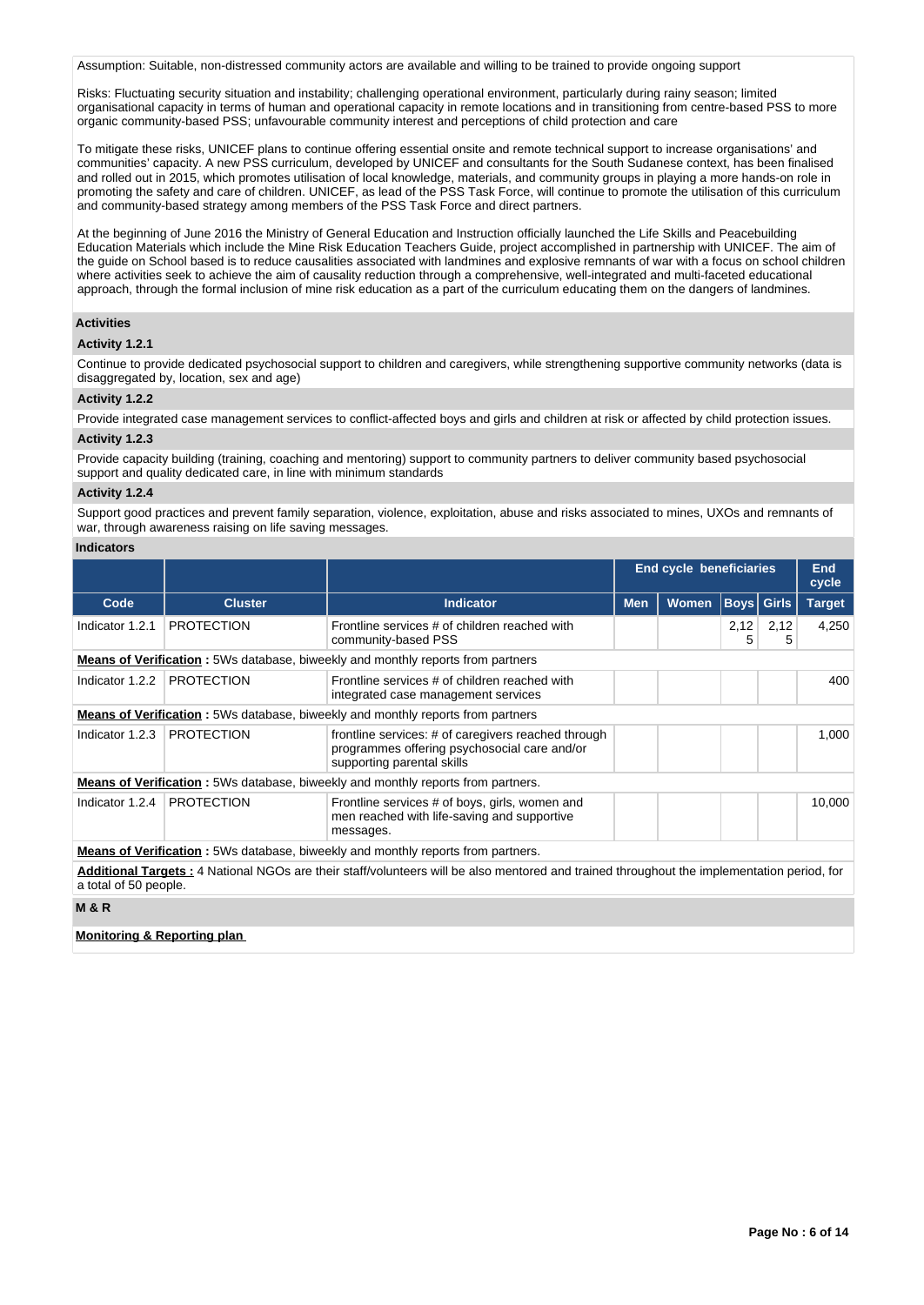UNICEF will report on CHF indicators and financial progress regularly, through the required quarterly and final reports, submitted to the SSHF TS and ensuring partners and UNICEF are successfully completing project activities and reaching all targets.

UNICEF and partners are reporting to the CP Sub Cluster through the national data collection and reporting tool, 5W.

UNICEF also developed internal standardised quality indicators in collaboration with partners to measure quantitative and qualitative results, based on child and participant feedback, direct observations, facilitated debriefings, spot checks, and data entered into the RapidFTR system and 5Ws matrix (e.g., attendance lists, FTR case management forms, etc.). These indicators focus on the entire FTR and PSS process, promoting clear results and safe and ethical programming.

Partners report weekly, monthly, and quarterly to the CPSC, FTR Working Group, the PSS task Force and UNICEF on FTR and PSS progress. Additionally, the FTR weekly caseload summary promotes transparency regarding how partners are progressing in terms of registrations, follow-ups, reunifications, and case closures.

Daily attendance sheets from delivered trainings and the psychosocial services targeting children and caregivers will be collected and crosschecked regularly. Pictures will be also included in narrative reports, to document accomplished activities.

Review meetings will be conducted at national and field level with implementing partners' programme and management staff, in order to track progress and early identify bottle necks or impediments to the achievement of established results. Such a continued joint review will ensure that timely action can be undertaken to overcome challenges.

UNICEF field visits also allow for on the ground spot checks, observation, and feedback from staff and community members to determine quality of programming, technical understanding and knowledge gaps, and future capacity development needs in collaboration with partners.

Community feedback is considered crucial within the monitoring activities and is a requirement within each signed contract with partners. A number of children and adults are expected to be regularly consulted by the implementing NGO to collect feedback (including suggestions of ways to improve delivered services) throughout the implementation of the project. Similar activities is carried out by UNICEF during the multiple panned monitoring and support missions in the 4 areas of implementation. Outcomes from such community consultancies will be included in the reports to the SSHF TS.

### **Workplan**

| <b>Activitydescription</b>                                                                                                                                                                                            | Year |              | $\mathbf{2}$ | 3 | 5 | 6. | 8 | 9        |          |                      |                        |
|-----------------------------------------------------------------------------------------------------------------------------------------------------------------------------------------------------------------------|------|--------------|--------------|---|---|----|---|----------|----------|----------------------|------------------------|
| Activity 1.1.1: Identify, register and conduct family tracing and reunification<br>services for new unaccompanied, separated and missing children                                                                     |      |              |              |   |   |    |   | X.       |          | $X$ $X$ $X$          |                        |
|                                                                                                                                                                                                                       |      | $\times$     | $\mathsf{X}$ |   |   |    |   |          |          |                      |                        |
| Activity 1.1.2: Deploy Child Protection staff in the emergency locations for<br>continuous coaching, mentoring and coordination of FTR and the broader child                                                          | 2016 |              |              |   |   |    |   | $\times$ | <b>X</b> | $\mathsf{X}$         | $\mathsf{X}$           |
| protection response; or directly implement FTR services where necessary.                                                                                                                                              | 2017 | $\times$     | $\mathsf{X}$ |   |   |    |   |          |          |                      |                        |
| Activity 1.1.3: Continue tracing of unaccompanied, separated and missing girls and<br>boys; where necessary, ensure temporary care placements and other emergency<br>support (FTR services).                          | 2016 |              |              |   |   |    |   | X        |          | $x \mid x \mid x$    |                        |
|                                                                                                                                                                                                                       | 2017 | $\times$     | <sup>X</sup> |   |   |    |   |          |          |                      |                        |
| Activity 1.1.4: Oversee and arrange reunification, including booking and<br>coordinating flights with UNHAS                                                                                                           | 2016 |              |              |   |   |    |   | X        | <b>X</b> | $\mathsf{X}$         | İΧ                     |
|                                                                                                                                                                                                                       | 2017 | $\times$     | $\mathsf{X}$ |   |   |    |   |          |          |                      |                        |
| Activity 1.2.1: Continue to provide dedicated psychosocial support to children and<br>caregivers, while strengthening supportive community networks (data is                                                          | 2016 |              |              |   |   |    |   | $\times$ | <b>X</b> | $\mathsf{X}$         | $\mathsf{X}$           |
| disaggregated by, location, sex and age)                                                                                                                                                                              | 2017 | $\times$     | $\mathsf{X}$ |   |   |    |   |          |          |                      |                        |
| Activity 1.2.2: Provide integrated case management services to conflict-affected<br>boys and girls and children at risk or affected by child protection issues.                                                       | 2016 |              |              |   |   |    |   | $\times$ | <b>X</b> | ΙX.                  | $\mathsf{X}$           |
|                                                                                                                                                                                                                       | 2017 | X.           | <sup>X</sup> |   |   |    |   |          |          |                      |                        |
| Activity 1.2.3: Provide capacity building (training, coaching and mentoring) support<br>to community partners to deliver community based psychosocial support and                                                     | 2016 |              |              |   |   |    |   | $\times$ | <b>X</b> | $\mathsf{x}$         | $\mathsf{X}$           |
| quality dedicated care, in line with minimum standards                                                                                                                                                                | 2017 | $\mathsf{X}$ | $\mathsf{X}$ |   |   |    |   |          |          |                      |                        |
| Activity 1.2.4: Support good practices and prevent family separation, violence,<br>exploitation, abuse and risks associated to mines, UXOs and remnants of war,<br>through awareness raising on life saving messages. |      |              |              |   |   |    |   | X        | <b>X</b> | $ \hat{\mathbf{X}} $ | $\mathsf{I}\mathsf{X}$ |
|                                                                                                                                                                                                                       |      | $\times$     | $\mathsf{X}$ |   |   |    |   |          |          |                      |                        |
| <b>OTHER INFO</b>                                                                                                                                                                                                     |      |              |              |   |   |    |   |          |          |                      |                        |

## **Accountability to Affected Populations**

In order to ensure greater accountability to affected populations, UNICEF will utilise a new situation and response monitoring tool, which will be rolled out in 2016 based on the work done with the CPSC in 2015. Additionally, as part of the UNICEF Child Protection programme quality evaluation finalised in 2015, UNICEF and its partners are increasing the use of standardised quality indicators and child and family participation in 2016 to meet identified, unique needs in ways that resonate with diverse, local populations. Through child involvement in weekly PSS activity schedules and family feedback on FTR, UNICEF will be able to enhance programming to ensure it fits with the needs identified by various local groups.

#### **Implementation Plan**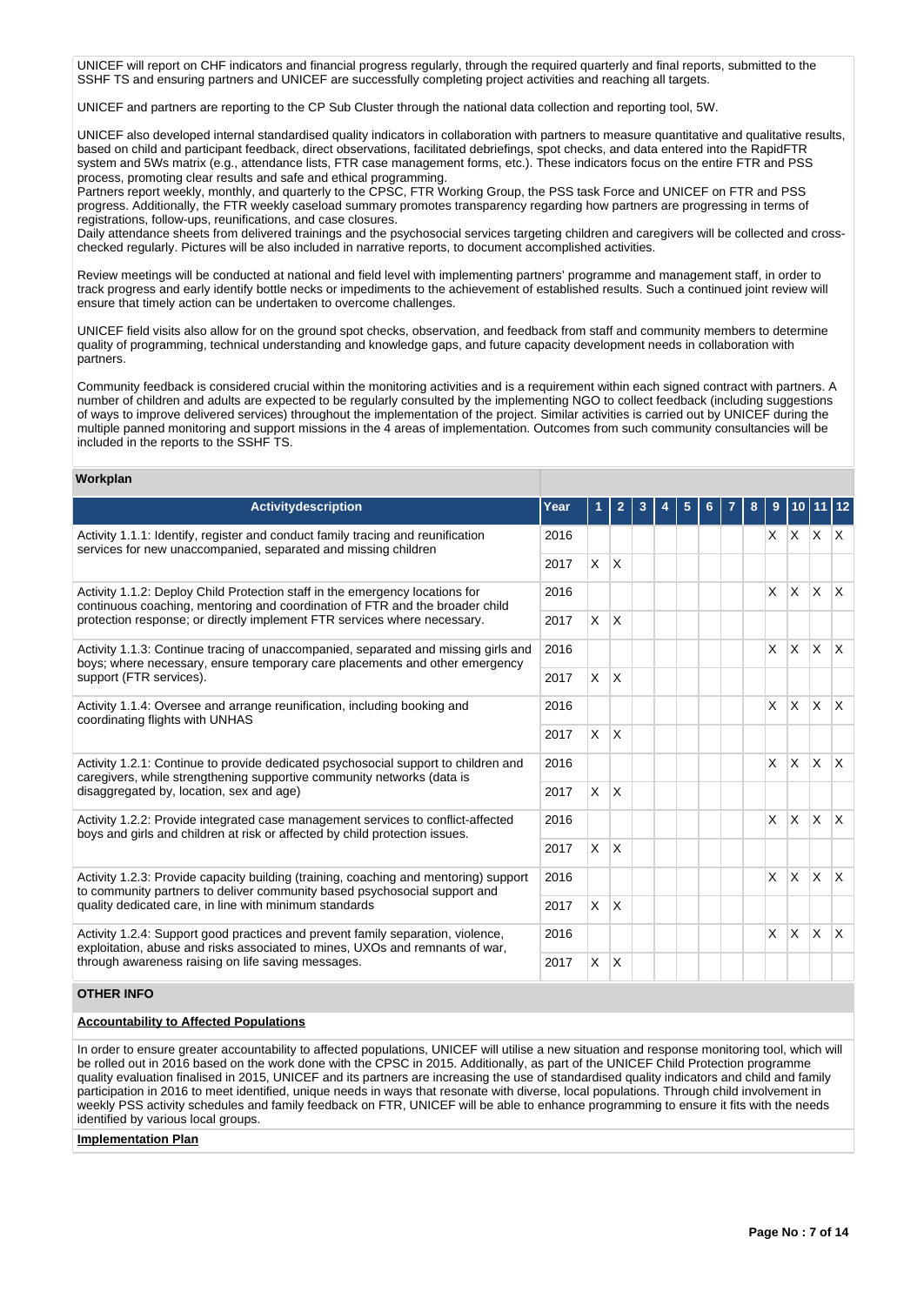UNICEF will support national NGOs on both FTR and PSS and will deploy technical capacity in field locations to mentor and monitor programming. Four national partners will receive sub-grants and capacity development support from UNICEF, with three focusing on FTR and all four also integrating community- and centre-based PSS and life-saving prevention and supportive messaging. With this funding, UNICEF will fund an FTR/PSS Specialist to assist with capacity development plans for partners and FTR/PSS national coordination as well as a national Child Protection staff to provide on the job training for partners to ensure quality services. Capacity for quality FTR and PSS implementation is low given that these are relatively new fields within South Sudan, and as access to quality education has been limited for many due to ongoing tensions and conflict. Thus, UNICEF has found that on the job coaching is necessary to ensure genuine FTR cases are identified and properly documented and that teams have structured schedules that promote systematic case management (i.e., followups, family tracing, adult/child verification, and reunification). Without this direct support, family tracing efforts are negatively impacted, with incomplete or inaccurate data making family tracing impossible, and PSS would continue being delivered with inadequate quality in standalone centre, detached from the surrounding community. In terms of FTR and PSS coordination, UNICEF provides funding and technical support to Save the Children for FTR Coordination, and UNICEF leads the PSS Task Force. As a result, UNICEF works closely with all agencies implementing FTR and PSS activities and will thus continue that technical guidance role.

### **Coordination with other Organizations in project area**

| Name of the organization                 | Areas/activities of collaboration and rationale                                                                                                                                                                                                                                                                                                                                                                                                                                                                                                                                                                                                                                                                                             |
|------------------------------------------|---------------------------------------------------------------------------------------------------------------------------------------------------------------------------------------------------------------------------------------------------------------------------------------------------------------------------------------------------------------------------------------------------------------------------------------------------------------------------------------------------------------------------------------------------------------------------------------------------------------------------------------------------------------------------------------------------------------------------------------------|
| <b>WOCO</b>                              | FTR, PSS and supportive and prevention awareness in Wau Shilluk<br>(Upper Nile). WOCO is a well-trained local partner in Wau Shilluk,<br>with access to both Malakal PoC and WS county. WOCO<br>performance has been so far very good and the great asset of a<br>comprehensive quality CP programming (including all core<br>components FTR, PSS, MRE and also GBV).                                                                                                                                                                                                                                                                                                                                                                       |
| <b>CDOT</b>                              | FTR, PSS and supportive and prevention awareness in Magwi<br>(Eastern Equatoria State). Well trained local partner with capacity to<br>access Magwi county. Selected as one of few CP National NGO<br>operating in the area. The support to this NGO is in line with the<br>broader strategy to keep supporting and building national capacity.                                                                                                                                                                                                                                                                                                                                                                                             |
| <b>GSS</b>                               | PSS and supportive and prevention awareness in Awerial (Lakes).<br>GSS has been selected as one promising National NGO. Their main<br>expertise is psychosocial programming. Their performance has been<br>constantly effective and remarkable progresses and remarks were<br>achieved in the community-based strategy and the work with<br>adolescents. GSS support to family tracing and reunification will be<br>limited to referrals and prevention activities, aimed at mitigating the<br>risk of further family separation. This was decided acknowledging the<br>presence of CINA NNGO, who has been trained on FTR and is part<br>of the FTR WG, covering Awerial County with documentation, tracing<br>and reunification services. |
| CAO                                      | FTR, PSS and supportive and prevention awareness in Fangak<br>(Jonglei). CAO has been selected as one of the few National NGOs<br>with presence in Fangak and promising potential to achieve results<br>with quality. UNICEF will provide close technical guidance,<br>mentorship and monitoring to CAO and will have frequent/extensive<br>presence on the ground, in order to ensure that services are<br>delivered as per work-plan and quality requirements.                                                                                                                                                                                                                                                                            |
| <b>Environment Marker Of The Project</b> |                                                                                                                                                                                                                                                                                                                                                                                                                                                                                                                                                                                                                                                                                                                                             |

A: Neutral Impact on environment with No mitigation

## **Gender Marker Of The Project**

2b-The principal purpose of the project is to advance gender equality

## **Justify Chosen Gender Marker Code**

UNICEF child protection programmes are designed to reach girls, boys and vulnerable caregivers (especially women headed-of households), who are most at risk of, or who have experienced violence, abuse, exploitation, or neglect. Beneficiaries include 50 per cent girls and 50 per cent boys, and programme activities are specifically designed to assess and meet the unique needs of both girls and boys and their caregivers to ensure the most appropriate care and child friendly services. While girls and boys may share some negative consequences of separation, there are also specific risks unique to the children based on their sex. For example, girls are more likely to face forced marriage, sexual violence, exploitation, and abuse, whilst boys often face coerced or forced recruitment into armed groups, child rights violations when in contact or conflict with the law, arbitrary detention, and difficulties in foster care placement due to societal perceptions about male youth. Thus, UNICEF utilizes local and national advocacy, parental support for temporary caregivers, routine monitoring visits, and other community based mechanisms to prevent abuse and neglect and intervene to reduce girls' and boys' vulnerability; and, through onsite coaching and mentoring, seeks to ensure that partners are aware of the gender specific risks to the children they are working with. UNICEF also collects and analyses data disaggregated by sex and age to track trends and modify programming as often as necessary.

**Protection Mainstreaming**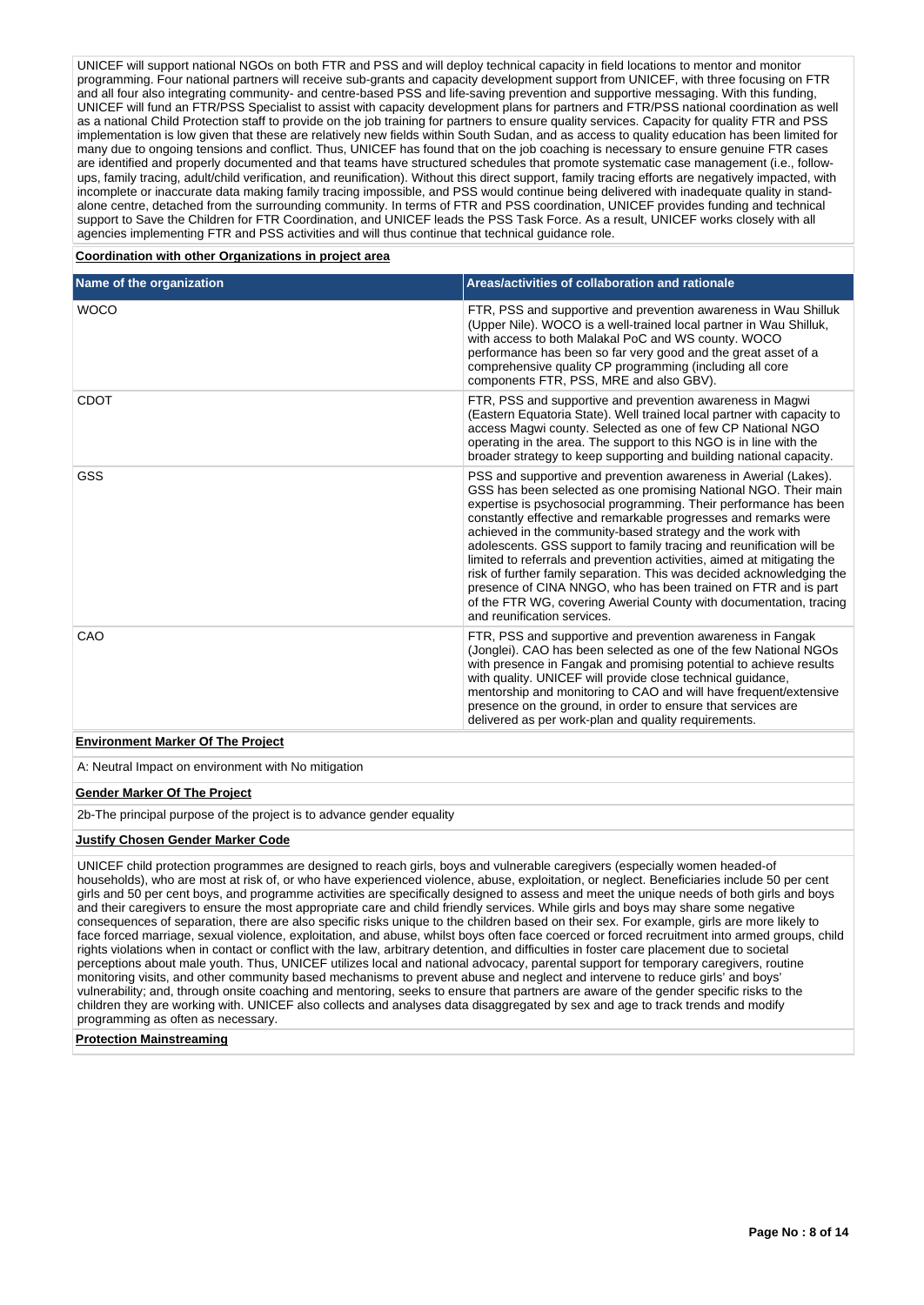UNICEF aims to ensure that unique groups, including persons with disabilities, within local populations are able to access specialised services. UNICEF ensure adherence to IASC Gender, GBV, Disability, and Child Protection guidelines to promote dignified, safe access to a variety of services. Through the MRM, agencies report on grave violations, and the child protection actors are encouraged to prevent such violations through awareness messaging and greater community-based PSS interventions aiming to promote safe spaces and communities. Additionally, use of the new sub-cluster protection monitoring tool will allow for awareness of various protection risks and concrete ways to mitigate such risks in a systematic manner.

In order to ensure prevention of HIV infection and promote access to HIV-related health services, child sexual assault identified through FTR and PSS interventions are referred to GBV and health partners to ensure access to post-exposure prophylaxis to prevent the likelihood of HIV infection. Additionally, UASC cases deemed at greater risk of sexual exploitation and abuse, which is linked to HIV infection, are prioritised for family tracing and reunification to reduce overall protection risks associated with family separation. The PSS curriculum endorsed by the PSS Task Force integrates HIV prevention and safe, healthy relationships throughout the life skills sections targeting adolescent girls and boys.

## **Country Specific Information**

# **Safety and Security**

All selected locations are currently relatively stable with regular access; however, UNICEF closely monitors locations and remains vigilant should the security situation deteriorate

#### **Access**

GSS, CAO and WOCO are already implementing in their designated locations.

#### **BUDGET**

| Code          | <b>Budget Line Description</b>                                                                                                                                                                                                                                                                                                                                                                                                                                                                                                                                                                                                                                                                                                                      |   | D / S Quantity | <b>IUnit</b><br>cost   | <b>Duration</b><br><b>Recurran</b><br>ce | $\frac{9}{6}$<br>charged<br>to CHF | <b>Total Cost</b> |  |  |  |  |  |
|---------------|-----------------------------------------------------------------------------------------------------------------------------------------------------------------------------------------------------------------------------------------------------------------------------------------------------------------------------------------------------------------------------------------------------------------------------------------------------------------------------------------------------------------------------------------------------------------------------------------------------------------------------------------------------------------------------------------------------------------------------------------------------|---|----------------|------------------------|------------------------------------------|------------------------------------|-------------------|--|--|--|--|--|
|               | <b>Staff and Other Personnel Costs</b>                                                                                                                                                                                                                                                                                                                                                                                                                                                                                                                                                                                                                                                                                                              |   |                |                        |                                          |                                    |                   |  |  |  |  |  |
| 1.1           | Contribution to NOB for onsite coaching and mentoring and<br>direct implementation                                                                                                                                                                                                                                                                                                                                                                                                                                                                                                                                                                                                                                                                  | 3 | 100.00         | 43,110.00              |                                          |                                    |                   |  |  |  |  |  |
|               | To provide onsite coaching and mentoring for national NGO FTR partners and direct implementation as needed (2 staff for 3<br>months). Intensive technical support (including continued mentorship and guidance) and regular monitoring and supervision will<br>be ensured in more at-risk areas, such as Fangak. This county reports historical poor service delivery, mostly due to weak<br>capacity of implementing actors and operational challenges. Therefore UNICEF intends to dedicate closer support to the selected<br>NGO partner, in order to achieve a successful programming.                                                                                                                                                          |   |                |                        |                                          |                                    |                   |  |  |  |  |  |
|               | <b>Section Total</b>                                                                                                                                                                                                                                                                                                                                                                                                                                                                                                                                                                                                                                                                                                                                |   |                |                        |                                          |                                    |                   |  |  |  |  |  |
|               | <b>Supplies, Commodities, Materials</b>                                                                                                                                                                                                                                                                                                                                                                                                                                                                                                                                                                                                                                                                                                             |   |                |                        |                                          |                                    |                   |  |  |  |  |  |
| 2.1           | <b>Reunification flights</b>                                                                                                                                                                                                                                                                                                                                                                                                                                                                                                                                                                                                                                                                                                                        | D |                | 40 1,000<br>.00        | $\mathbf{1}$                             | 100.00                             | 40,000.00         |  |  |  |  |  |
|               | Cost recovery for UNHAS flights for child and accompanying adult per family reunification. Each reunification costs at least 750\$,<br>considering one way for the child and a round-trip for the accompanying adult. However reunifications may cost more, depending<br>on whether there is a stop-over in Juba and is done by helicopter (whose cost is 275\$). Therefore, this overall figure can support<br>a number of reunification from 25-50.                                                                                                                                                                                                                                                                                               |   |                |                        |                                          |                                    |                   |  |  |  |  |  |
|               | <b>Section Total</b>                                                                                                                                                                                                                                                                                                                                                                                                                                                                                                                                                                                                                                                                                                                                |   |                |                        |                                          |                                    | 40,000.00         |  |  |  |  |  |
| <b>Travel</b> |                                                                                                                                                                                                                                                                                                                                                                                                                                                                                                                                                                                                                                                                                                                                                     |   |                |                        |                                          |                                    |                   |  |  |  |  |  |
| 5.1           | Technical support missions                                                                                                                                                                                                                                                                                                                                                                                                                                                                                                                                                                                                                                                                                                                          | D |                | 15 1,000<br>.00        | $\mathbf{1}$                             | 100.00                             | 15,000.00         |  |  |  |  |  |
|               | To provide onsite technical support for national NGO FTR and PSS partners and direct implementation as needed to ensure<br>identified UASC benefit from follow-up (temporary care monitoring) visits, active family tracing, and post-reunification monitoring<br>visits and that psychosocial care and case management is delivered in line with minim quality requirements. 3 or 4 follow ups visit<br>and/or capacity building opportunities will be conducted for WOCO, CDOT and GSS and 5 for CAO. Capacity building is among<br>key priorities of such missions; on-the-job training are provided and joint review meetings and spot checks allow a timely<br>identification of criticalities and actions for improvements.                   |   |                |                        |                                          |                                    |                   |  |  |  |  |  |
|               | <b>Section Total</b>                                                                                                                                                                                                                                                                                                                                                                                                                                                                                                                                                                                                                                                                                                                                |   |                |                        |                                          |                                    | 15,000.00         |  |  |  |  |  |
|               | <b>Transfers and Grants to Counterparts</b>                                                                                                                                                                                                                                                                                                                                                                                                                                                                                                                                                                                                                                                                                                         |   |                |                        |                                          |                                    |                   |  |  |  |  |  |
| 6.1           | Contribution to partnership with WOCO in Wau Shilluk                                                                                                                                                                                                                                                                                                                                                                                                                                                                                                                                                                                                                                                                                                | D |                | $1 \mid 45,00$<br>0.00 | $\mathbf{1}$                             | 100.00                             | 45,000.00         |  |  |  |  |  |
|               | To facilitate national NGO implementation of quality, life-saving child protection (FTR) services Upper Nile (Wau Shilluk),<br>including operational, human resources, training, and local transport costs. Activities include: FTR identification, documentation,<br>provision of interim care for UAC, monitoring visits, family tracing, child and adult verification prior to reunification, family<br>reunification, and reintegration follow-up visits - PSS provision of dedicated psychosocial care to boys, girls and their caregivers<br>through community-based and centre-based services, strengthening community mechanism to support and protect children and<br>increase community awareness on protective and prevention practices. |   |                |                        |                                          |                                    |                   |  |  |  |  |  |
| 6.2           | Contribution to partnership with CDOT in Magwi County                                                                                                                                                                                                                                                                                                                                                                                                                                                                                                                                                                                                                                                                                               | D |                | 1   45,00<br>0.00      | $\mathbf{1}$                             | 100.00                             | 45,000.00         |  |  |  |  |  |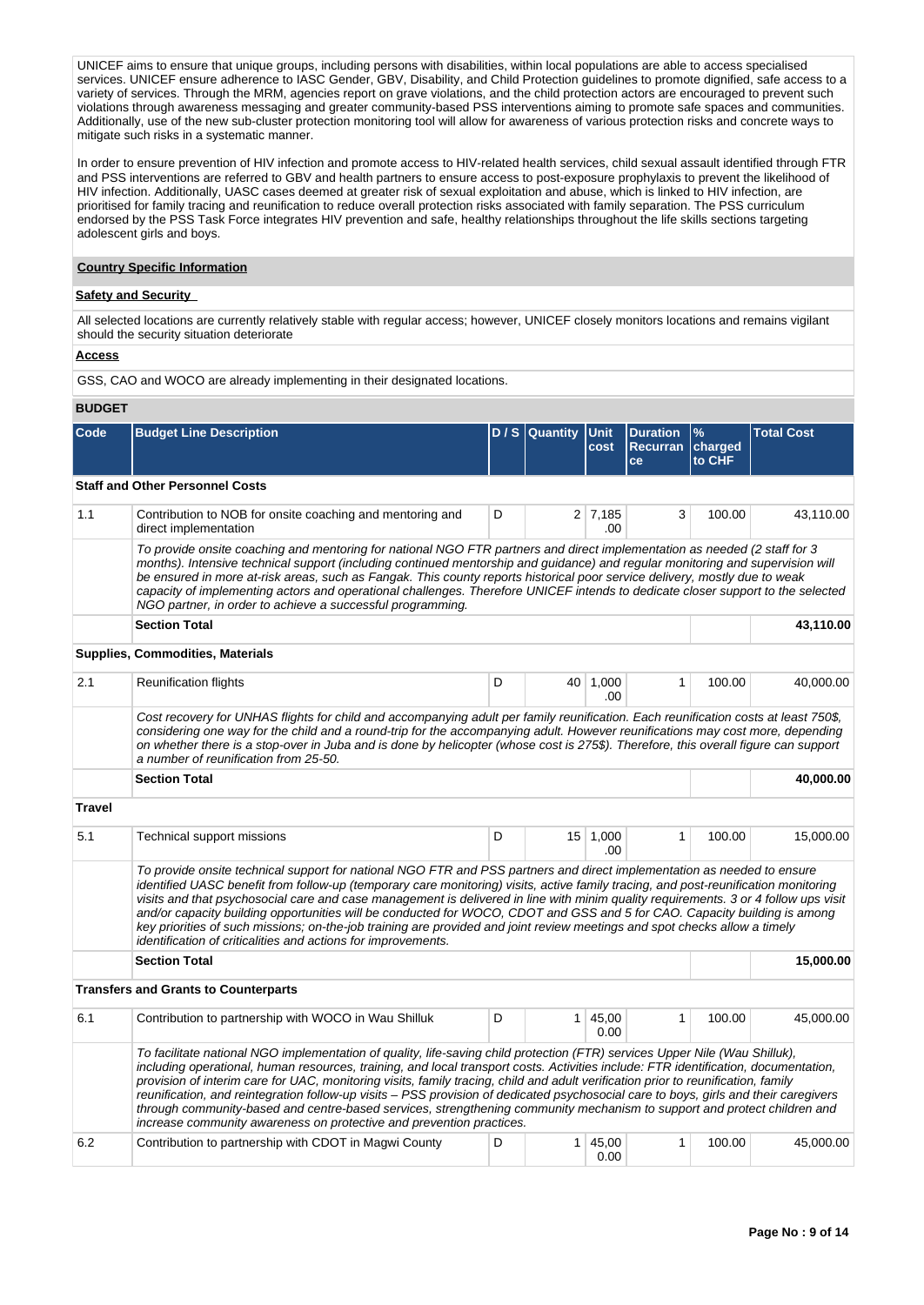| To facilitate national NGO implementation of quality, life-saving child protection (FTR) services Easter Equatoria State (Magwi),<br>including operational, human resources, training, and local transport costs. Activities include: FTR identification, documentation,<br>provision of interim care for UAC, monitoring visits, family tracing, child and adult verification prior to reunification, family<br>reunification, and reintegration follow-up visits - PSS provision of dedicated psychosocial care to boys, girls and their caregivers<br>through community-based and centre-based services, strengthening community mechanism to support and protect children and<br>increase community awareness on protective and prevention practices.                                                                                                                                                                                |                                                                                                                        |            |                |                       |              |        |            |  |
|------------------------------------------------------------------------------------------------------------------------------------------------------------------------------------------------------------------------------------------------------------------------------------------------------------------------------------------------------------------------------------------------------------------------------------------------------------------------------------------------------------------------------------------------------------------------------------------------------------------------------------------------------------------------------------------------------------------------------------------------------------------------------------------------------------------------------------------------------------------------------------------------------------------------------------------|------------------------------------------------------------------------------------------------------------------------|------------|----------------|-----------------------|--------------|--------|------------|--|
| 6.3                                                                                                                                                                                                                                                                                                                                                                                                                                                                                                                                                                                                                                                                                                                                                                                                                                                                                                                                      | Contribution to partnership with GSS in Awerial County                                                                 | 100.00     | 100,000.00     |                       |              |        |            |  |
| To facilitate national NGO implementation of quality, life-saving child protection services in Lakes (Awerial), including operational,<br>human resources, training, and local transport costs. Activities include: Case management and referral for FTR services, PSS<br>provision of dedicated psychosocial care to boys, girls and their caregivers through community-based and centre-based services,<br>strengthening community mechanism to support and protect children and increase community awareness on protective and<br>prevention practices. GSS support to family tracing and reunification will be mainly through referrals and prevention activities,<br>aimed at mitigating the risk of further family separation. This was decided acknowledging the presence of CINA NNGO, who has<br>been trained on FTR and is part of the FTR WG, covering Awerial County with documentation, tracing and reunification services. |                                                                                                                        |            |                |                       |              |        |            |  |
| 6.4                                                                                                                                                                                                                                                                                                                                                                                                                                                                                                                                                                                                                                                                                                                                                                                                                                                                                                                                      | Contribution to partnership with CAO in Ayod and Fangak<br>County                                                      | D          |                | 1   40,00<br>0.00     | $\mathbf{1}$ | 100.00 | 40,000.00  |  |
| To facilitate national NGO implementation of quality, life-saving child protection (FTR) services in Jonglei (Fangak), including<br>operational, human resources, training, and local transport costs. Activities include: FTR identification, documentation, provision<br>of interim care for UAC, monitoring visits, family tracing, child and adult verification prior to reunification, family reunification, and<br>reintegration follow-up visits – PSS provision of dedicated psychosocial care to boys, girls and their caregivers through<br>community-based and centre-based services, strengthening community mechanism to support and protect children and increase<br>community awareness on protective and prevention practices.                                                                                                                                                                                           |                                                                                                                        |            |                |                       |              |        |            |  |
|                                                                                                                                                                                                                                                                                                                                                                                                                                                                                                                                                                                                                                                                                                                                                                                                                                                                                                                                          |                                                                                                                        | 230,000.00 |                |                       |              |        |            |  |
| <b>General Operating and Other Direct Costs</b>                                                                                                                                                                                                                                                                                                                                                                                                                                                                                                                                                                                                                                                                                                                                                                                                                                                                                          |                                                                                                                        |            |                |                       |              |        |            |  |
| 7.1                                                                                                                                                                                                                                                                                                                                                                                                                                                                                                                                                                                                                                                                                                                                                                                                                                                                                                                                      | Support to Field Office ICT                                                                                            | D          | 1 <sup>1</sup> | 10,00<br>0.00         | $\mathbf{1}$ | 100.00 | 10,000.00  |  |
|                                                                                                                                                                                                                                                                                                                                                                                                                                                                                                                                                                                                                                                                                                                                                                                                                                                                                                                                          | To ensure access to the RapidFTR platform for monitoring case documentation quality and case management progress       |            |                |                       |              |        |            |  |
| 7.2                                                                                                                                                                                                                                                                                                                                                                                                                                                                                                                                                                                                                                                                                                                                                                                                                                                                                                                                      | Support to Field Office transport                                                                                      | D          |                | $1 \mid 7,000$<br>.00 | $\mathbf{1}$ | 100.00 | 7,000.00   |  |
|                                                                                                                                                                                                                                                                                                                                                                                                                                                                                                                                                                                                                                                                                                                                                                                                                                                                                                                                          | To promote partner support and monitoring visits of UNICEF field-based Child Protection Focal Points within each state |            |                |                       |              |        |            |  |
|                                                                                                                                                                                                                                                                                                                                                                                                                                                                                                                                                                                                                                                                                                                                                                                                                                                                                                                                          | <b>Section Total</b><br>17,000.00                                                                                      |            |                |                       |              |        |            |  |
| <b>SubTotal</b>                                                                                                                                                                                                                                                                                                                                                                                                                                                                                                                                                                                                                                                                                                                                                                                                                                                                                                                          |                                                                                                                        |            | 63.00          |                       |              |        | 345,110.00 |  |
| Direct                                                                                                                                                                                                                                                                                                                                                                                                                                                                                                                                                                                                                                                                                                                                                                                                                                                                                                                                   |                                                                                                                        |            |                |                       |              |        | 345,110.00 |  |
| Support                                                                                                                                                                                                                                                                                                                                                                                                                                                                                                                                                                                                                                                                                                                                                                                                                                                                                                                                  |                                                                                                                        |            |                |                       |              |        |            |  |
| <b>PSC Cost</b>                                                                                                                                                                                                                                                                                                                                                                                                                                                                                                                                                                                                                                                                                                                                                                                                                                                                                                                          |                                                                                                                        |            |                |                       |              |        |            |  |
| <b>PSC Cost Percent</b>                                                                                                                                                                                                                                                                                                                                                                                                                                                                                                                                                                                                                                                                                                                                                                                                                                                                                                                  |                                                                                                                        |            |                |                       |              |        | 7.00       |  |
| <b>PSC Amount</b>                                                                                                                                                                                                                                                                                                                                                                                                                                                                                                                                                                                                                                                                                                                                                                                                                                                                                                                        |                                                                                                                        |            |                |                       |              |        | 24,157.70  |  |
| <b>Total Cost</b>                                                                                                                                                                                                                                                                                                                                                                                                                                                                                                                                                                                                                                                                                                                                                                                                                                                                                                                        |                                                                                                                        |            |                |                       |              |        | 369,267.70 |  |
|                                                                                                                                                                                                                                                                                                                                                                                                                                                                                                                                                                                                                                                                                                                                                                                                                                                                                                                                          | <b>Grand Total CHF Cost</b>                                                                                            |            |                |                       |              |        | 369,267.70 |  |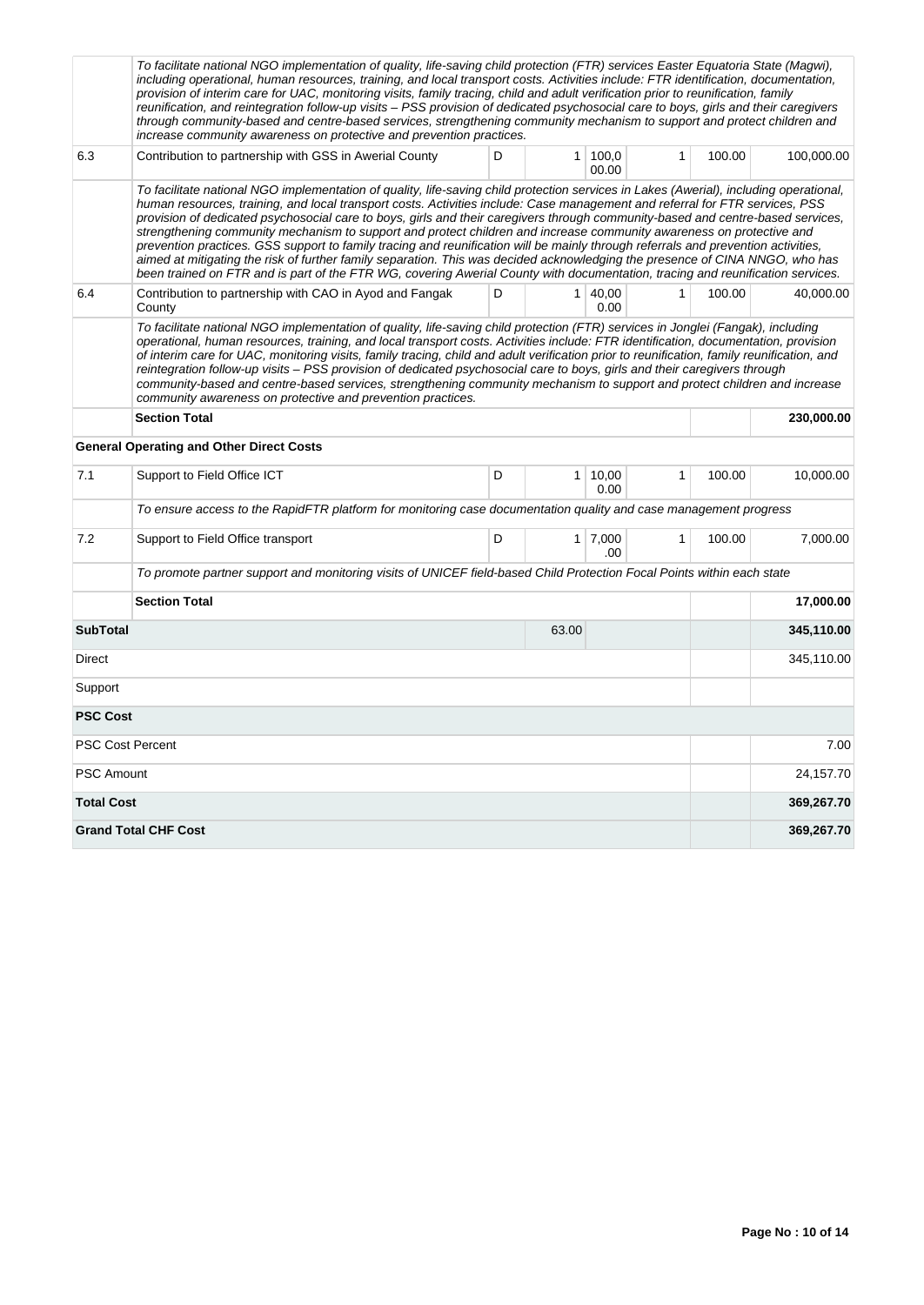# **Project Locations**

| <b>Location</b>            | <b>Estimated</b><br>percentage<br>of budget<br>for each<br><b>location</b> | <b>Estimated number of beneficiaries</b><br>for each location |       |                   |              | <b>Activity Name</b>                                                                                                                                                                                                                                                                                                                                                                                                                                                                                                                                                                                                                                                                                                                                                                                                                                                                                                                                                                                                                                                                                                                                                                                                                                                                                                                                                                                                                                                                                                                                                                                               |
|----------------------------|----------------------------------------------------------------------------|---------------------------------------------------------------|-------|-------------------|--------------|--------------------------------------------------------------------------------------------------------------------------------------------------------------------------------------------------------------------------------------------------------------------------------------------------------------------------------------------------------------------------------------------------------------------------------------------------------------------------------------------------------------------------------------------------------------------------------------------------------------------------------------------------------------------------------------------------------------------------------------------------------------------------------------------------------------------------------------------------------------------------------------------------------------------------------------------------------------------------------------------------------------------------------------------------------------------------------------------------------------------------------------------------------------------------------------------------------------------------------------------------------------------------------------------------------------------------------------------------------------------------------------------------------------------------------------------------------------------------------------------------------------------------------------------------------------------------------------------------------------------|
|                            |                                                                            | Men                                                           | Women | Boys   Girls      | <b>Total</b> |                                                                                                                                                                                                                                                                                                                                                                                                                                                                                                                                                                                                                                                                                                                                                                                                                                                                                                                                                                                                                                                                                                                                                                                                                                                                                                                                                                                                                                                                                                                                                                                                                    |
| Eastern Equatoria -> Magwi | 25                                                                         | 200                                                           |       | 1,100 1,100 1,100 |              | 3,500 Activity 1.1.1 : Identify, register and conduct<br>family tracing and reunification services for new<br>unaccompanied, separated and missing children<br>Activity 1.1.2 : Deploy Child Protection staff in the<br>emergency locations for continuous coaching,<br>mentoring and coordination of FTR and the<br>broader child protection response; or directly<br>implement FTR services where necessary.<br>Activity 1.1.3 : Continue tracing of<br>unaccompanied, separated and missing girls and<br>boys; where necessary, ensure temporary care<br>placements and other emergency support (FTR<br>services).<br>Activity 1.1.4 : Oversee and arrange reunification,<br>including booking and coordinating flights with<br><b>UNHAS</b><br>Activity 1.2.1 : Continue to provide dedicated<br>psychosocial support to children and caregivers,<br>while strengthening supportive community<br>networks (data is disaggregated by, location, sex<br>and age)<br>Activity 1.2.2 : Provide integrated case<br>management services to conflict-affected boys<br>and girls and children at risk or affected by child<br>protection issues.<br>Activity 1.2.3 : Provide capacity building (training,<br>coaching and mentoring) support to community<br>partners to deliver community based<br>psychosocial support and quality dedicated care,<br>in line with minimum standards<br>Activity 1.2.4 : Support good practices and<br>prevent family separation, violence, exploitation,<br>abuse and risks associated to mines, UXOs and<br>remnants of war, through awareness raising on<br>life saving messages. |
| Jonglei -> Fangak          | 25                                                                         | 250                                                           |       | 1,100 1,050 1,050 |              | 3,450 Activity 1.1.1 : Identify, register and conduct<br>family tracing and reunification services for new<br>unaccompanied, separated and missing children<br>Activity 1.1.2 : Deploy Child Protection staff in the<br>emergency locations for continuous coaching,<br>mentoring and coordination of FTR and the<br>broader child protection response; or directly<br>implement FTR services where necessary.<br>Activity 1.1.3 : Continue tracing of<br>unaccompanied, separated and missing girls and<br>boys; where necessary, ensure temporary care<br>placements and other emergency support (FTR<br>services).<br>Activity 1.1.4 : Oversee and arrange reunification,<br>including booking and coordinating flights with<br><b>UNHAS</b><br>Activity 1.2.1 : Continue to provide dedicated<br>psychosocial support to children and caregivers,<br>while strengthening supportive community<br>networks (data is disaggregated by, location, sex<br>and age)<br>Activity 1.2.2 : Provide integrated case<br>management services to conflict-affected boys<br>and girls and children at risk or affected by child<br>protection issues.<br>Activity 1.2.3 : Provide capacity building (training,<br>coaching and mentoring) support to community<br>partners to deliver community based<br>psychosocial support and quality dedicated care,<br>in line with minimum standards<br>Activity 1.2.4 : Support good practices and<br>prevent family separation, violence, exploitation,<br>abuse and risks associated to mines, UXOs and<br>remnants of war, through awareness raising on<br>life saving messages. |